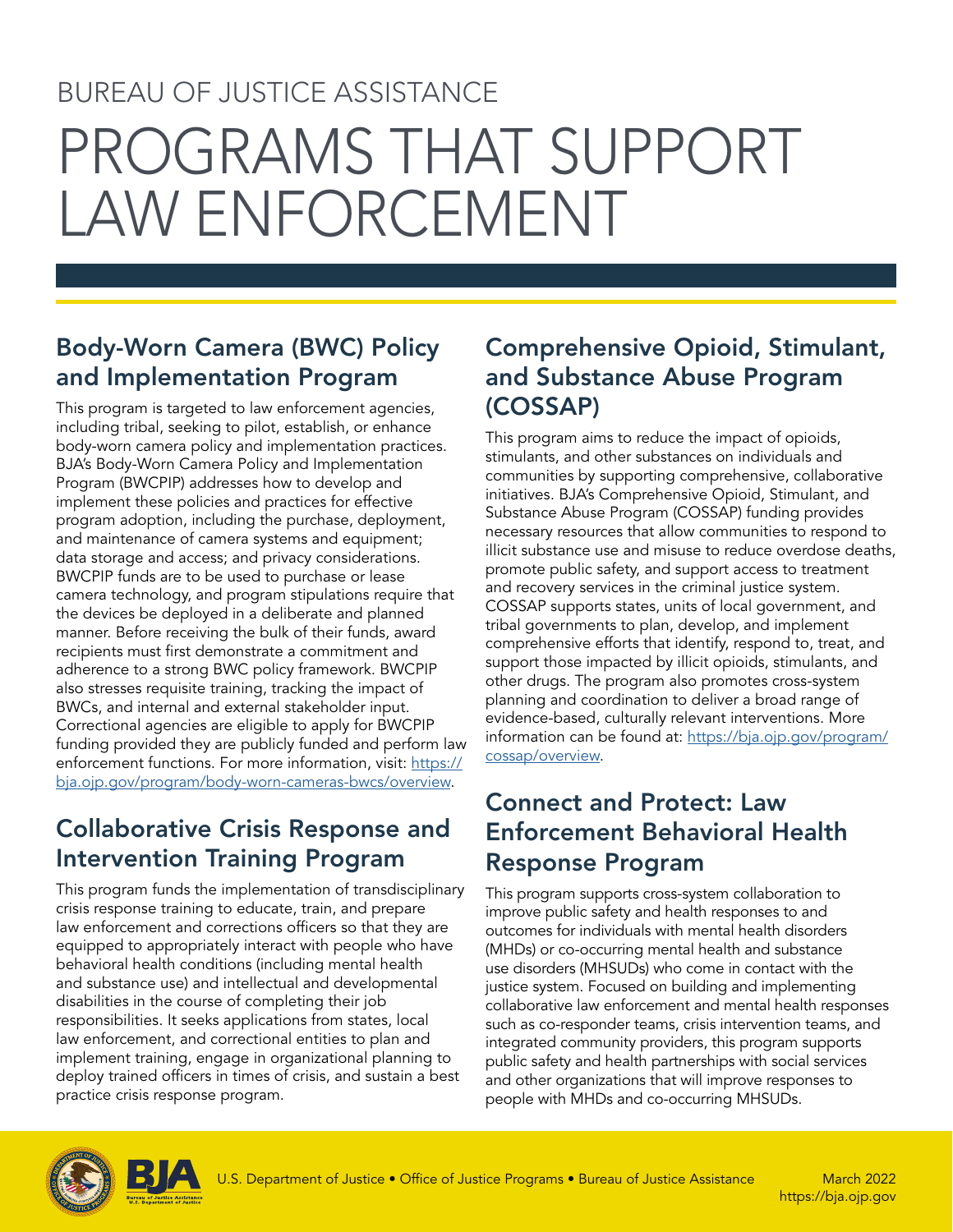#### Crime Gun Intelligence Center Initiative

Administered by BJA in partnership with the Bureau of Alcohol, Tobacco, Firearms, and Explosives (ATF), this initiative provides funding to state, local, and tribal government entities that are experiencing precipitous increases in gun-related violent crime. The Crime Gun Intelligence Center (CGIC) Initiative's purpose is to support local and tribal jurisdictions' capacities to work with their ATF partners to utilize intelligence, technology, and community engagement to swiftly identify unlawfully used firearms and their sources and effectively prosecute perpetrators engaged in violent crime. Although police departments are the primary applicants for this grant, they are required to partner with their local prosecutors who are part of the CGIC teams. Learn more at: https://bja.ojp.gov/ [program/local-law-enforcement-cgic-integration-initiative/](https://bja.ojp.gov/program/local-law-enforcement-cgic-integration-initiative/overview)  [overview](https://bja.ojp.gov/program/local-law-enforcement-cgic-integration-initiative/overview).

#### Edward Byrne Memorial Justice Assistance Grant Program

This is a formula grant program that is the leading federal source of criminal justice funding to states, territories, local governments, and tribes. It provides critical funding necessary to support a range of program areas such as law enforcement, prosecution, indigent defense, courts, crime prevention and education, corrections and community corrections, drug treatment and enforcement, planning, evaluation, technology improvement, crime victim and witness initiatives, mental health programs, and related law enforcement and corrections programs, including behavioral programs and crisis intervention teams. To learn more about the Edward Byrne Memorial Justice Assistance Grant Program, visit: https://bja.ojp.gov/program/jag/ [overview](https://bja.ojp.gov/program/jag/overview). To find your State Administering Agency, visit: [https://www.ojp.gov/funding/state-administering](https://www.ojp.gov/funding/state-administering-agencies/overview)[agencies/overview](https://www.ojp.gov/funding/state-administering-agencies/overview).

#### Emergency Federal Law Enforcement Assistance Program

Administered by BJA, this program assists states and/or local units of government in responding to extraordinary law enforcement emergencies by authorizing the Attorney General to grant funding to help alleviate costs, such as overtime, incurred by law enforcement in response to a law enforcement emergency situation. By restricting applicability only to emergency situations in which state and local resources have been completely exhausted or are inadequate to deal with them, Congress limited

which law enforcement emergencies are eligible. If a law enforcement emergency arises, a state may apply for assistance on behalf of itself or units of local government. The submission must be in writing by the State Administering Agency (SAA) Edward Byrne Memorial Justice Assistance Grant contact. To find your SAA, visit: [https://www.ojp.gov/](https://www.ojp.gov/funding/state-administering-agencies/overview) [funding/state-administering-agencies/overview](https://www.ojp.gov/funding/state-administering-agencies/overview). Detailed information about the program may be found at 34 U.S.C. §§ 50101-50112: https://uscode.house.gov/view.xhtml?path=/ [prelim@title34/subtitle5/chapter501&edition=prelim](https://uscode.house.gov/view.xhtml?path=/prelim@title34/subtitle5/chapter501&edition=prelim) and at 28 C.F.R. Part 65: Emergency Federal Law Enforcement [Assistance](https://www.ecfr.gov/current/title-28/chapter-I/part-65?toc=1).

#### Emmett Till Cold Case Investigations Program

Launched in FY 2020, this program supports efforts by state, local, and tribal law enforcement and prosecution agencies, working with their partners, in the investigation and prosecution of unsolved cold case homicides suspected of having been racially motivated. The program also includes support for victims' families and stakeholders impacted by these cases. Funds are limited to address incidents that occurred no later than December 31, 1979. Agencies are encouraged to work with their federal partners to pursue these cases and coordinate the review of case fles and evidence related to potential cases, consistent with other activities under the Emmett Till Act. For more information, visit: [https://bja.ojp.gov/program/](https://bja.ojp.gov/program/emmett-till-cold-case-investigations-program/overview) [emmett-till-cold-case-investigations-program/overview](https://bja.ojp.gov/program/emmett-till-cold-case-investigations-program/overview).

#### Harold Rogers Prescription Drug Monitoring Program

This program enhances the capacity of regulatory and law enforcement agencies and public health officials to collect and analyze controlled substance prescription data and other scheduled chemical products through a centralized database administered by an authorized agency. Prescription drug monitoring programs (PDMPs) help state and local governments to detect and prevent the diversion and abuse of pharmaceutically controlled substances such as opioids and other prescription drugs.

This BJA program strengthens states' and territories' ability to plan, implement, or enhance their PDMPs by accommodating local decisionmaking based on state laws and preferences while encouraging the replication of promising practices. In addition to supporting the implementation and enhancement of PDMPs, the program supports the Administration's priority of tracking prescribing across providers and states through the integration of PDMPs with electronic health records and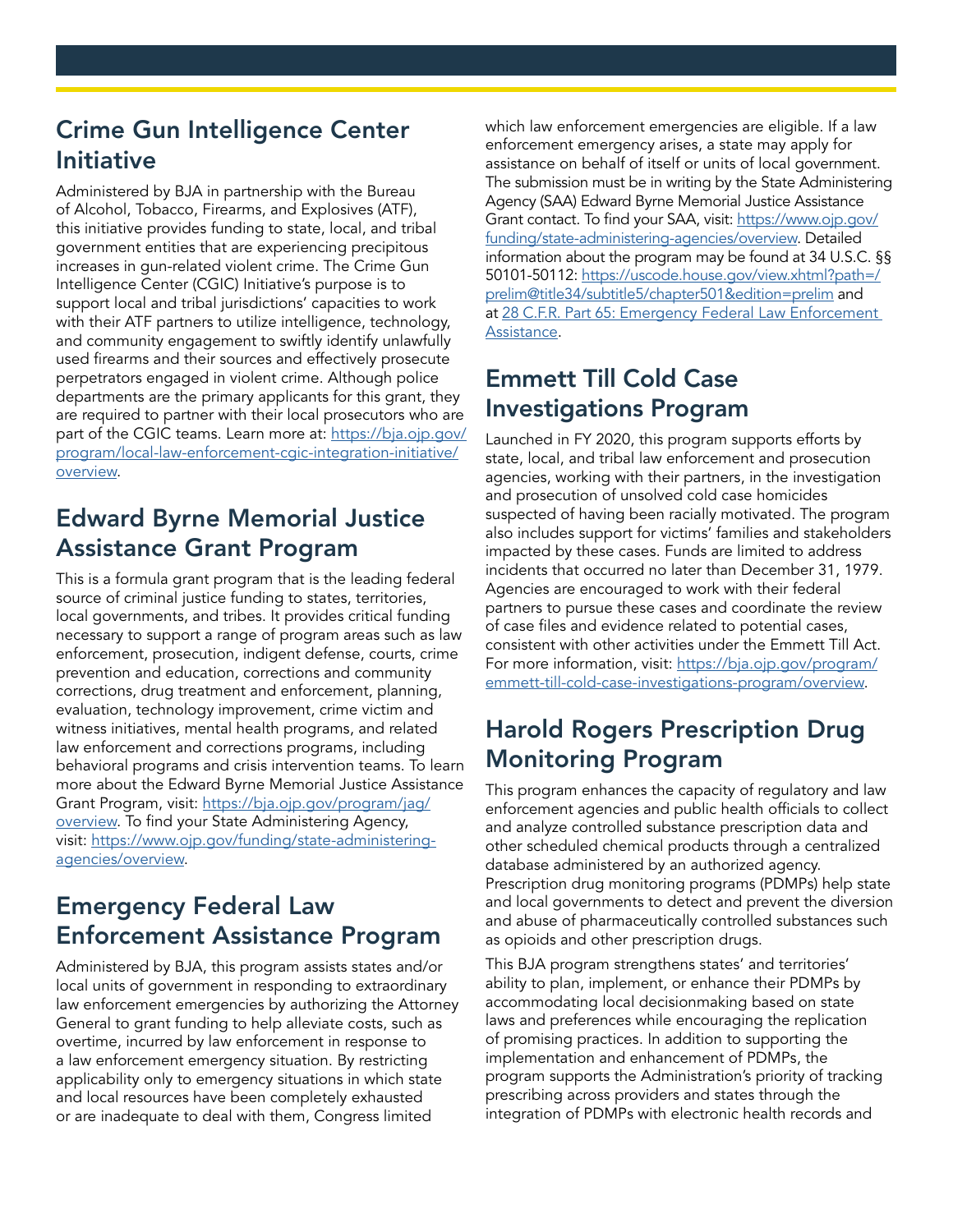health information exchanges, which are essential to promoting safe and responsible prescribing while also assuring appropriate pain care.

#### Intellectual Property Enforcement Program: Protecting Public Health, Safety, and the Economy from Counterfeit Goods and Product Piracy

This program is designed to assist state, local, and tribal jurisdictions in preventing and reducing intellectual property (IP) theft and related crime. The program's goal is to improve the capacity of criminal justice systems to address IP enforcement by supporting improved prosecution, prevention, and training and technical assistance. Awards made through this program will support law enforcement agencies that have an IP enforcement task force or plan to create one. These task forces will collaborate with relevant state, local, territorial, tribal, and federal agencies, including their local U.S. Attorneys' Offices. To learn more, visit: [https://bja.ojp.gov/program/intellectual-property-theft](https://bja.ojp.gov/program/intellectual-property-theft-enforcement-program-ipep/overview)[enforcement-program-ipep/overview](https://bja.ojp.gov/program/intellectual-property-theft-enforcement-program-ipep/overview).

#### Justice Counts

This program envisions a more fair, effective, and efficient criminal justice system by providing policymakers with actionable data to make policy and budgetary decisions. Justice Counts helps agency leaders adopt the Justice Counts metrics, make the data available, and help policy makers use them. It has supported a broad coalition to reach consensus around a set of metrics for each part of the system—law enforcement, prosecution, defense, courts, jails, prison, community supervision. States will develop a plan to engage agencies and localities, organize their data in the Justice Counts tool, and engage policymakers to use the data. For more information, visit: [https://bja.ojp.gov/program/justice-counts/overview.](https://bja.ojp.gov/program/justice-counts/overview)

#### Kevin and Avonte Program

This program supports local jurisdictions' efforts to reduce the number of deaths and injuries of individuals with forms of dementia such as Alzheimer's disease or developmental disabilities such as autism who, due to their condition, wander from safe environments. It provides funding to law enforcement and public safety agencies to implement locative technologies to track missing individuals, and it funds such agencies and partnering nonprofit organizations to develop or operate programs to prevent wandering, increase individuals' safety, and facilitate rescues.

## Law Enforcement Congressional Badge of Bravery

Each year, BJA recognizes federal, state, local, and tribal law enforcement officers for their exceptional acts of bravery in the line of duty. The medals are awarded annually by the U.S. Attorney General and are presented by the recipients' Congressional representatives. To learn more, visit: [https://bja.ojp.gov/program/badgeofbravery.](https://bja.ojp.gov/program/badgeofbravery)

#### Matthew Shepard and James Byrd, Jr. Hate Crimes Program

This program supports state, local, and tribal law enforcement and prosecution agencies and their partners in conducting outreach, educating practitioners and the public, enhancing victim reporting tools, and investigating and prosecuting hate crimes committed on the basis of a victim's perceived or actual race, color, religion, national origin, sexual orientation, gender, gender identity, or disability. For more information, visit: [https://bja.ojp.gov/](https://bja.ojp.gov/program/shepard-byrd-hate-crimes-program/overview) [program/shepard-byrd-hate-crimes-program/overview](https://bja.ojp.gov/program/shepard-byrd-hate-crimes-program/overview).

#### National Public Safety Partnership

This partnership serves as a Department of Justice (DOJ) wide program that enables participating sites to consult with and receive expedited, coordinated training and technical assistance and an array of resources from DOJ to enhance local public safety strategies. This model enables DOJ to provide jurisdictions of different sizes and diverse needs with data-driven, evidence-based strategies tailored to their unique local needs to build their capacities to address violent crime challenges. The National Public Safety Partnership (PSP) has engaged with 50 sites since the program's inception. More information can be found at: [https://bja.ojp.gov/program/national](https://bja.ojp.gov/program/national-public-safety-partnership/overview)[public-safety-partnership/overview.](https://bja.ojp.gov/program/national-public-safety-partnership/overview) Information on the PSP clearinghouse can be found at: [https://www.](https://www.nationalpublicsafetypartnership.org/Clearinghouse) [nationalpublicsafetypartnership.org/Clearinghouse.](https://www.nationalpublicsafetypartnership.org/Clearinghouse)

## National Sexual Assault Kit Initiative (SAKI)

This initiative helps law enforcement and prosecutors address the challenges associated with unsubmitted sexual assault kits (SAKs) and reduce the number of unsubmitted SAKs in their jurisdictions. The initiative provides them with the knowledge and tools to solve and reduce violent crimes associated with sexual assault while achieving the long-term goal of improving the criminal justice response to cases of sexual assault. Using a victim-centered approach, jurisdictions can build their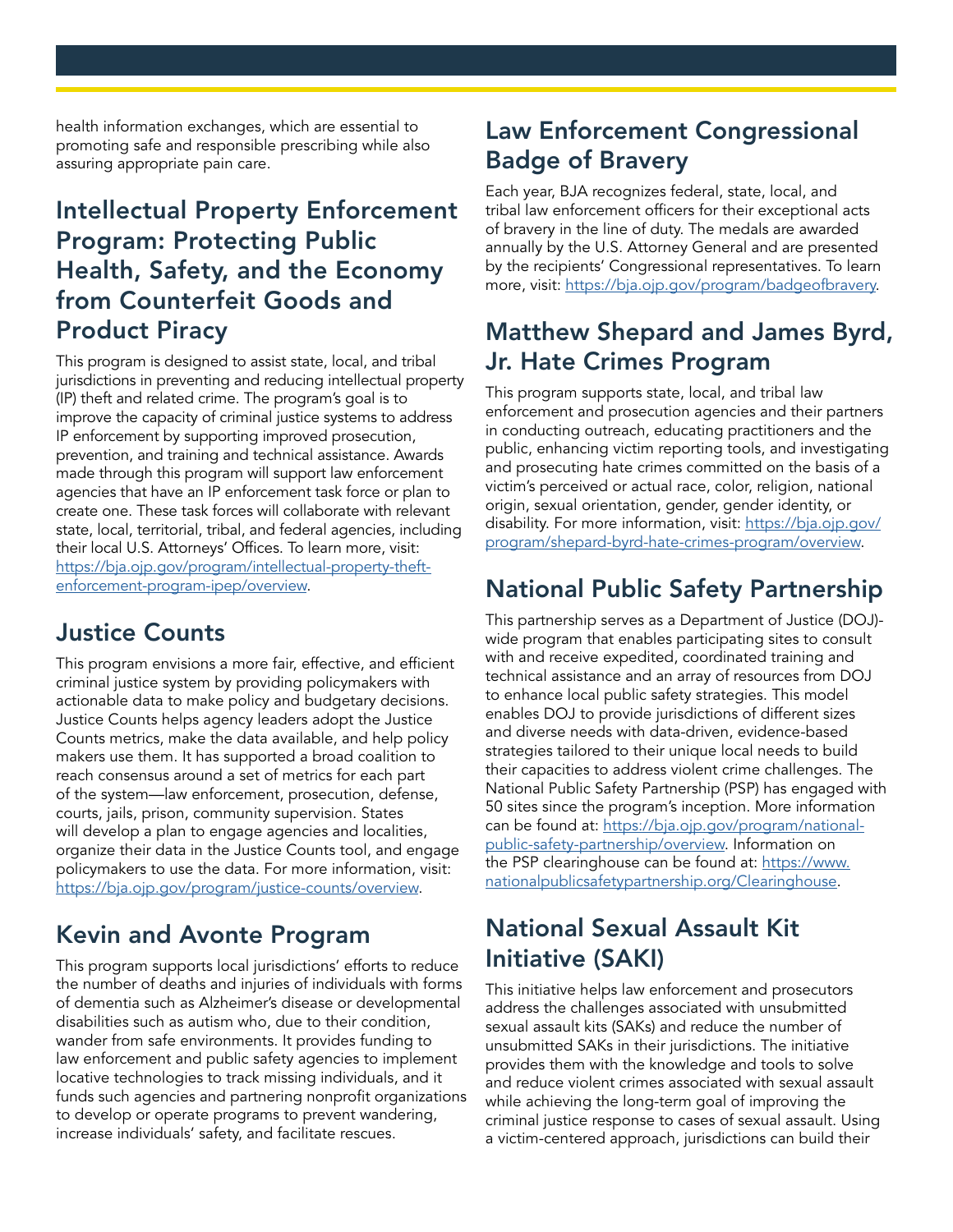capacities to inventory, test, and track SAKs and improve their investigation, prosecution, and victim engagement and support practices in addition to developing evidence and cases resulting from the testing process. The initiative also supports sites to prevent the future development of conditions that lead to large numbers of unsubmitted SAKs. To learn more, visit: [https://bja.ojp.gov/program/](https://bja.ojp.gov/program/sexual-assault-kit-initiative-saki/overview) [sexual-assault-kit-initiative-saki/overview.](https://bja.ojp.gov/program/sexual-assault-kit-initiative-saki/overview)

#### **Officer Robert Wilson III** Preventing Violence Against Law **Enforcement Officers and Ensuring Officer Resilience and Survivability** (VALOR) Initiative

This initiative seeks to improve the immediate and longterm safety, wellness, and resilience of our nation's law enforcement officers. Through a multifaceted approach that includes delivering no-cost training, conducting research, developing and providing resources, and establishing partnerships that benefit law enforcement officers, the initiative provides our law enforcement with innovative, useful, and valuable resources and skills. Greater detail is available at: [https://bja.ojp.gov/program/](https://bja.ojp.gov/program/valor/overview)  [valor/overview](https://bja.ojp.gov/program/valor/overview).

#### Patrick Leahy Bulletproof Vest Partnership (BVP) Program

The purpose of this program is to reimburse states, counties, federally recognized tribes, cities, and local jurisdictions up to 50 percent of the cost of body armor vests purchased for law enforcement officers. Since 1999, over 13,000 jurisdictions have participated in the Patrick Leahy Bulletproof Vest Partnership (BVP) Program, with a total of \$522 million spent in federal funds for the purchase of over one million vests. From FY 2015 through FY 2020, protective vests were directly attributable to saving the lives of at least 224 law enforcement and corrections officers (based on data collected by the Office of Justice Programs). Thirty-eight of those vests were purchased, in part, with BVP funds. For more information, visit: <u>https://</u> [bja.ojp.gov/program/patrick-leahy-bulletproof-vest](https://bja.ojp.gov/program/patrick-leahy-bulletproof-vest-partnership-bvp-program/overview)[partnership-bvp-program/overview.](https://bja.ojp.gov/program/patrick-leahy-bulletproof-vest-partnership-bvp-program/overview)

## Project Safe Neighborhoods

Designed to create and foster safer neighborhoods through a sustained reduction in violent crime, this program's effectiveness depends upon the ongoing coordination, cooperation, and partnerships of local, state, tribal, and federal law enforcement agencies

working together with the communities they serve and engaged in a unifed approach led by the U.S. Attorney in all 94 districts. With Project Safe Neighborhoods, each U.S. Attorney's Office is responsible for establishing a collaborative team of federal, state, local, and tribal (where applicable) law enforcement and community partners to implement a strategic plan for investigating, prosecuting, and preventing violent crime. Further information is available at: [https://bja.ojp.gov/program/project-safe](https://bja.ojp.gov/program/project-safe-neighborhoods-psn/overview)[neighborhoods-psn/overview](https://bja.ojp.gov/program/project-safe-neighborhoods-psn/overview).

## Prosecuting Cold Cases Using DNA Program

This program assists law enforcement and prosecutors to address and prosecute violent crime cold cases and decrease the number of violent crime cold cases awaiting prosecution. It provides direct assistance to increase the capacity of state and local prosecuting agencies to address violent crime cold cases where DNA from a suspect has been identifed, whether the suspect(s) is known or not. Funding supports investigative activities as well as crime and forensic analyses that could lead to prosecution or cold case closure. To learn more, visit: [https://bja.ojp.gov/](https://bja.ojp.gov/program/prosecuting-cold-cases-using-dna/overview)  [program/prosecuting-cold-cases-using-dna/overview.](https://bja.ojp.gov/program/prosecuting-cold-cases-using-dna/overview)

## **Public Safety Officers' Benefits** (PSOB) Program

This program provides death and education benefits to survivors of fallen law enforcement officers, firefighters, and other first responders and disability benefits to officers catastrophically injured in the line of duty. For more information, visit: [https://bja.ojp.gov/program/psob/about.](https://bja.ojp.gov/program/psob/about)

## Public Safety Officer Medal of Valor

Every day, public safety officers risk their lives to protect America's citizens and communities. To honor that commitment, once a year, the President or Vice President awards this highest national honor to public safety officers who have exhibited exceptional courage. For more information, visit: [h](https://bja.ojp.gov/program)ttps://bja.ojp.gov/program/ [medalofvalor](https://bja.ojp.gov/program/medalofvalor).

## Regional Sexual Assault Investigative Training Academies

New to BJA for FY 2022, this program and its associated training and technical assistance (TTA) aims to build state and local capacities to address the deficit in investigative training for law enforcement, prosecutors, medicolegal,